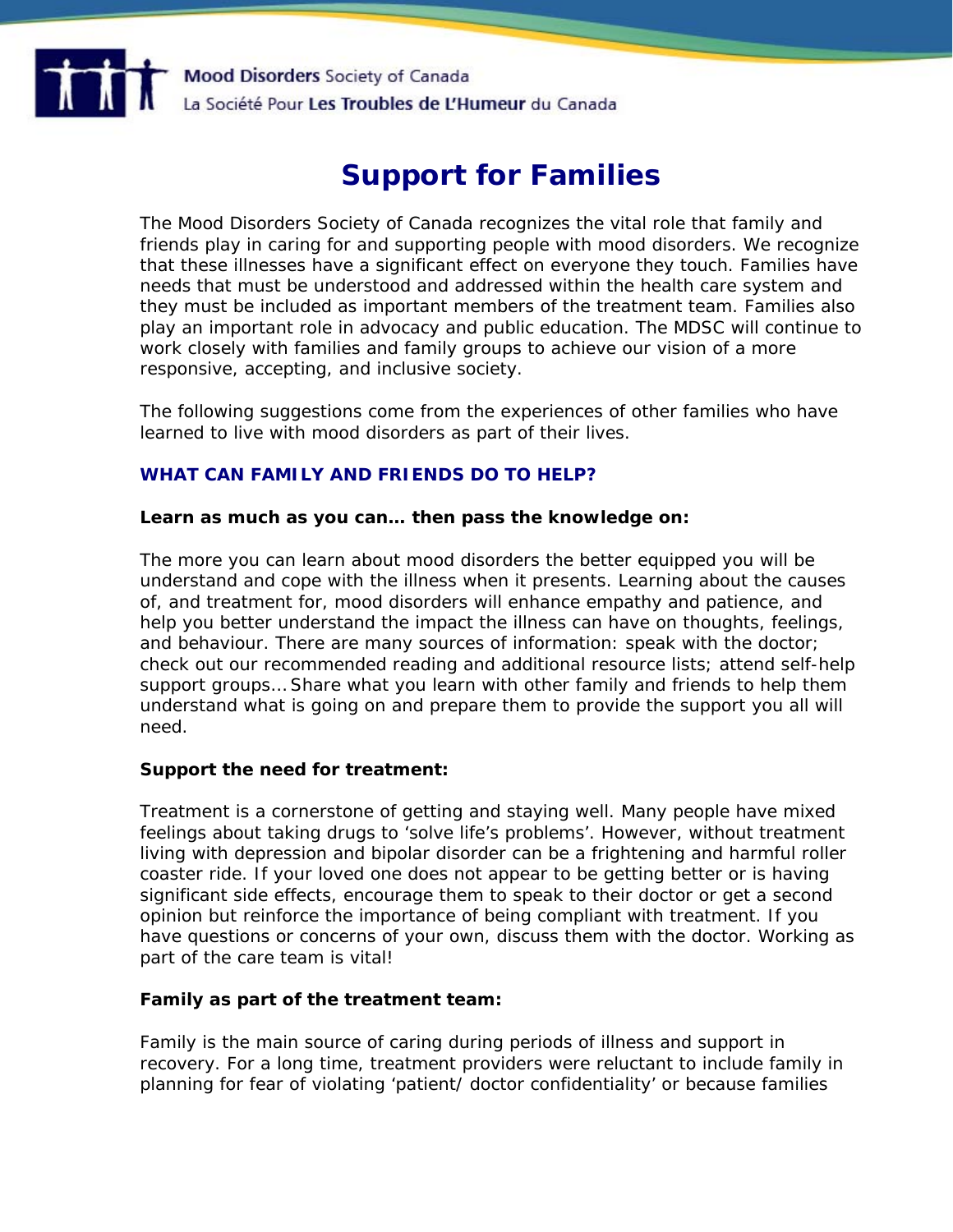were seen as part of 'the problem'. Fortunately, this approach is now beginning to change and treatment providers recognize the important role family plays.

Ask for a meeting with the doctor to learn more about the illness, its treatment, and how you can support recovery. Do not be afraid to ask questions. Let the doctor know you have the permission of the patient to communicate concerns. You may be the first to notice early symptoms of illness such as changes in mood, sleep, social activities, concentration, irritability etc. The earlier treatment is initiated the quicker and more effective the recovery. In fact, research supports the importance of early intervention in preventing illness and promoting overall recovery.

# **It is NOT about you:**

When ill people with mood disorders can behave in ways that exaggerate or are out of keeping with their normal personality. When manic they may overspend or make foolish business investments that place the family finances at risk, or engage in sexual indiscretions, that causes a loss of trust, hurt, and embarrassment. They may also become more critical and sarcastic and say things that can be very hurtful.

Try to remember that this is a consequence of illness and not intent. Although difficult, do not personalize comments made during the illness phase. However, it is important when the episode of illness has past to talk about how their behaviour affected you. While the harm caused may not be intentional, it can still hurt. Opening up communication and restoring trust can take time. If your relationships are suffering, seek out the support of a trained counsellor.

# **Pre-plan strategies to reduce risk:**

People with bipolar disorder during a manic episode can act in ways that seriously comprise their financial or personal safety. It is important to consider pre-planning how and when to mitigate risks. For example, for someone who overspends when manic negotiate approval to withholding credit cards or banking privileges, remove car keys and get agreement for taking them to hospital. If contracts are signed, or foolish purchases made, seek legal advice on strategies to mitigate harm.

In the depressive phase, important decisions regarding business and finance may be avoided with equally serious consequences. Consider appointing a substitute decision maker to take responsibility during periods of illness. Speak with the provincial Mood Disorders Associations regarding legal options in this regard. (Visit [www.mooddisorderscanada.ca](http://www.mooddisorderscanada.ca/) and click on Consumer and Family  $\sim$  Related Links). If the person with the illness is responsible for running a business, consider developing a trusted 'advisory team' who can be sought out for guidance and support when judgement is compromised by illness.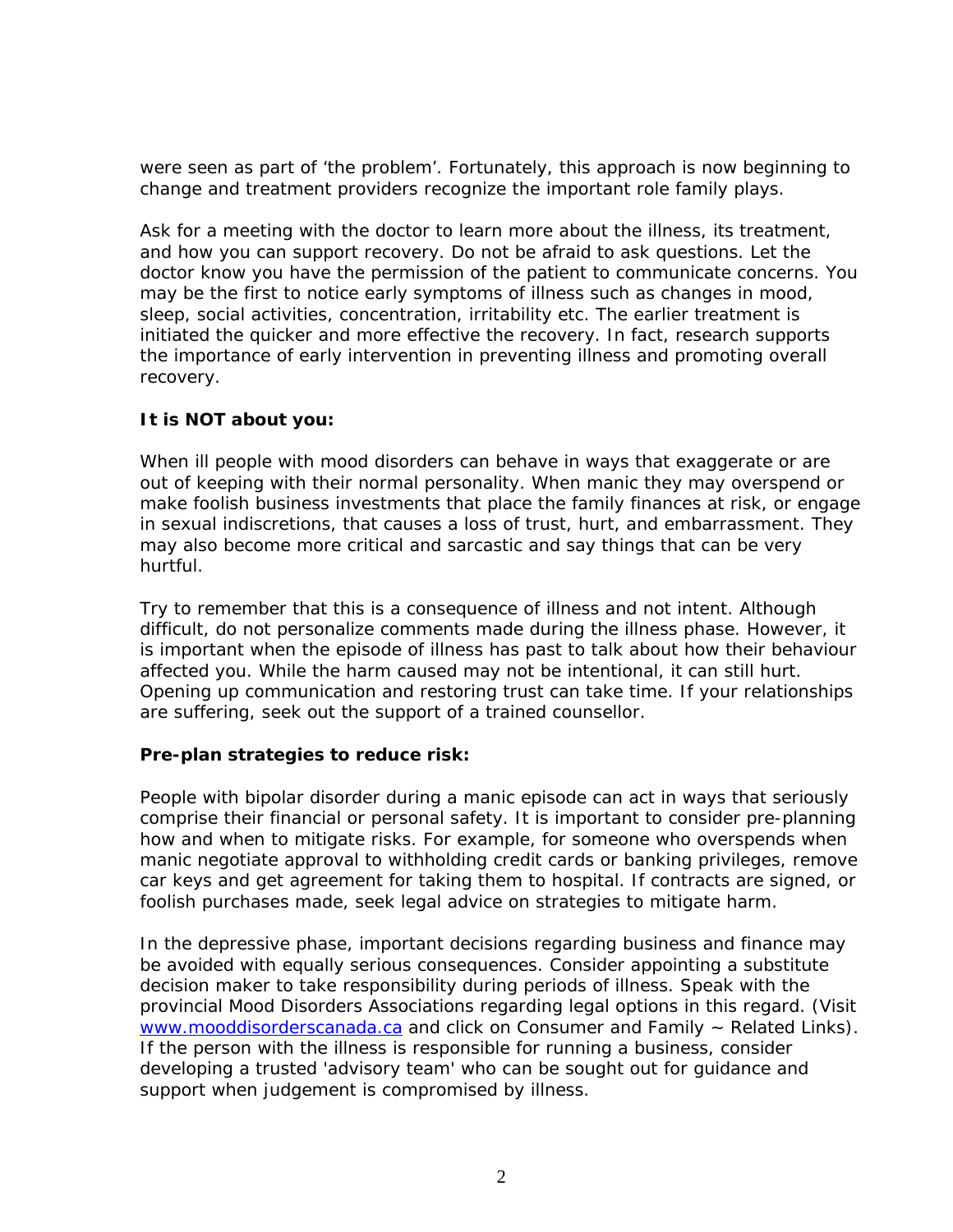When the person is well, negotiate with them about how they would like you to respond if you see symptoms emerge. Judgement can be seriously impaired within the context of illness, particularly with mania. Getting advanced approval to give them feedback and permission to contact their doctor can reduce the feeling of interference that often accompanies mirroring concern.

# **Be Patient! Accepting the diagnosis is a process:**

Receiving a diagnosis of depression or bipolar disorder is very traumatic for most people. Feeling ambivalent about treatment or denying the diagnosis is a very common response. Many people will challenge their diagnosis; discontinue treatment only to find their symptoms returning full force. Unfortunately, there may be a delay of many months so the connection between discontinuing medication and return of symptoms can seem disconnected. Overtime people do begin to learn through their own experience the importance of treatment and the truth of their illness. Letting them accept personal responsibility for managing their illness is crucial for long-term recovery. However, knowing that they are not the only one who is affected can help. Try not to be angry or impatient, instead support the person in accepting their illness.

# **Recovery takes time:**

If someone you loved were hit by a bus and immobilized in a body cast you would not expect them to get out of bed, think of all they have to be thankful for, pull up their socks and go to work. A serious episode of depression can feel every bit as disabling. It takes time to recover so be patient and let them set their own pace. Excessive demands, critical communications, and impatience can actually slow the process of recovery.

However, doing too much for the person or setting low expectations can also reenforce their sense of worthlessness and incompetence. Treat your partner like an adult. Set reasonable expectations for participation in family responsibilities and work together to accomplish tasks. It is advisable to avoid critical and demanding people during recovery. But keep in touch with those who care. We know that exercise help to lift the mood so suggesting a daily walk together can be very helpful for both of you. Start with restoring daily routines such as grooming, meal preparation, healthy eating, and exercise. Break large, daunting projects into smaller more manageable tasks. Your gentle encouragement, and praise for efforts made, goes a long way to help healing. Look for the good things that happen. Be patient, the illness will lift with time, care, and treatment.

#### **Learn the signs of suicide:**

Suicide is a very serious risk for people with depression and bipolar disorder. Take any threats very seriously. Inform the doctor immediately. If the person is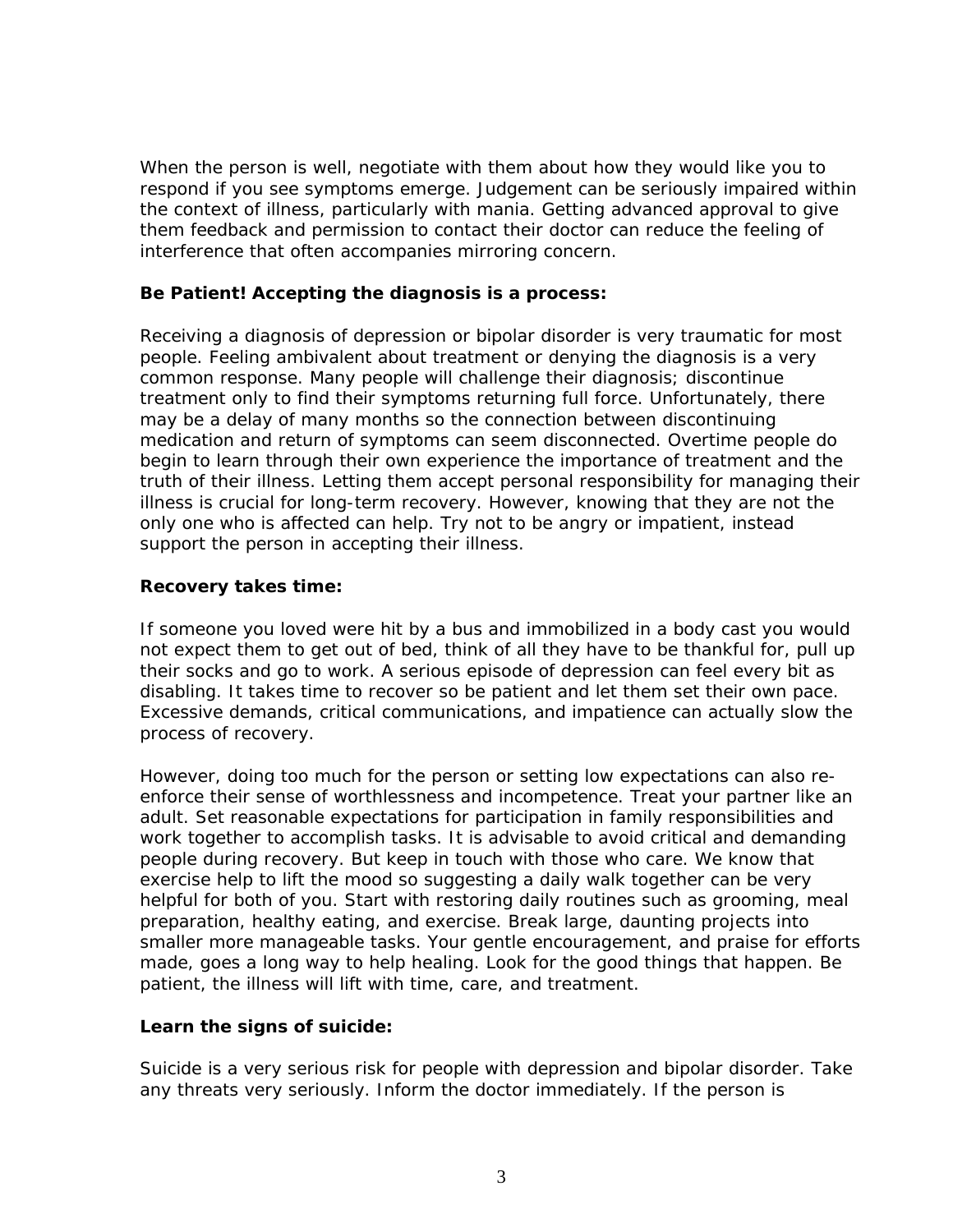discussing suicide frequently, feels worthless, guilty and sees themselves as a burden to others, begins to give away favourite possessions, and/or has a achievable suicide plan, call 911 or take them to the emergency department of the hospital right away. Some sources of support for you may include your family doctor or psychiatrist, the emergency department of the local hospital, contacting the telephone crisis lines, or contacting mental health support agencies.

Paradoxically the risk of suicide is often at its highest after treatment has been initiated. This may be because when seriously depressed an individual often lacks the energy, resolve or concentration to end their lives. With treatment come improved sleep and more energy. The last symptom of depression to change is often the subjective mood of the individual. You will often see improvement before they experience it. Reassurance that they are getting better is important. If suicidal thoughts persist, a brief hospitalization may be necessary to provide extra protection and support during this transitional phase.

#### **Care for yourself:**

To be successful in caring for another requires that you learn to care for yourself. As much as you wish, you cannot make the illness go away. Just as you did not cause the illness, your support alone is not enough to make it better. During periods of illness, you may have to take on an enormous burden. In addition to providing direct care, you may have to assume many roles that once were done by your partner. This can be difficult to sustain over long periods. Accept that there will be limits to what you can and cannot do. Ask for help from others to lighten the load, lower your standards during periods of illness, set priorities and let some tasks go.

Your own health is also important. Make sure you are not ignoring it by eating well, exercising regularly, and learning ways to relax. It is O.K. to say "no" and to keep your own interests and social activities up. This is especially important during periods of illness. Breaks from care giving will give you strength, restore perspective, and help you from feeling lonely and isolated. Think of care giving as "running the marathon and not the sprint". By pacing yourself, you will have the energy you need during important periods of crisis. Think carefully about how much you can do and where you need some extra help.

#### **Accepts all your feelings:**

Accept that you will have many mixed feelings about the illness and its impact on your life. One day you may feel angry, frustrated, hopeless, embarrassed, and guilty. The next day you are satisfied, contented and filled with feelings of love. This is normal. Your feelings can help to guide you in understanding your needs more clearly. Feelings, which go unacknowledged, are more likely to be acted out in harmful ways. If you do find yourself becoming frequently overwhelmed, depressed or excessively irritated you may be doing too much. If you find yourself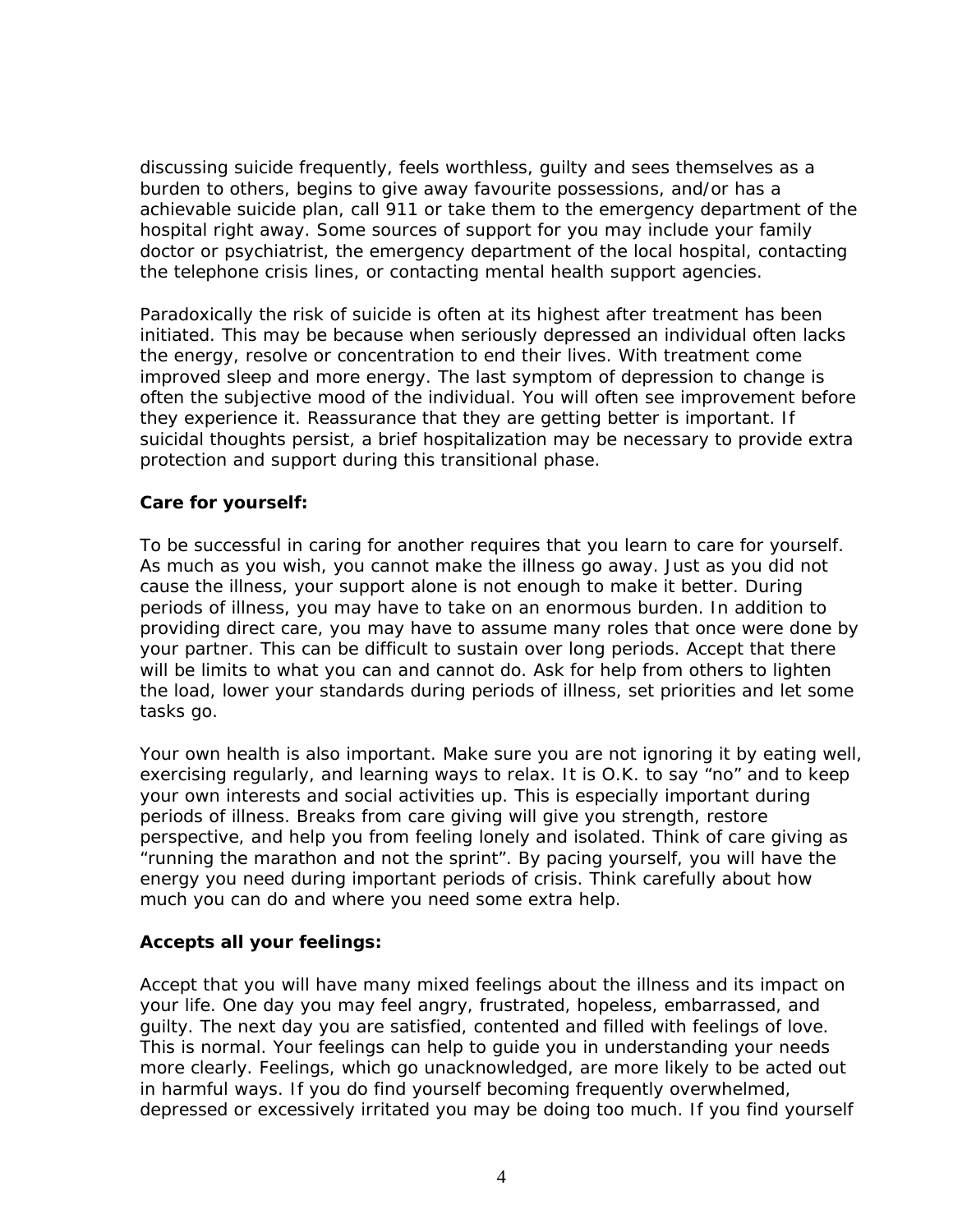using drugs and alcohol to cope, seek out professional help, *just for you!* This will help you gain support and perspective in coping with your changed life

#### **Share the care:**

Caring for someone when they are depressed can be a huge burden. It is important to consider ways to widen the circle of support and discuss with family and friends strategies for sharing care. When someone you know has a heart attack the first response is to rally around, call and wish them well and/or visit them in hospital with cards and flowers. Unfortunately, when the illness is a mood disorder, family and friends often retreat and do not know what to say or do. The embarrassment of having a mental illness or the discomfort in being with others leads people with mood disorders and their families to retreat from social contact.

You can play a helpful role in encouraging friends and family to stay involved. Help them understand what is going on by explaining the illness and its treatment. Encourage their short and frequent contact. This helps people know when they are sick that they are loved, cared for, and accepted by those who are important to them. When they ask how can I help? Give them some practical suggestions like providing childcare to give you a break, bringing over a meal, or going out together for a movie. Asking for help is not a sign of weakness but rather of strength. Including others in care giving builds an important network of social support for both *you and your loved one*.

#### **Take advantage of support groups:**

There is enormous benefit to be gained in attending peer support groups with people who understand in a deep and profound way what you are going through. They provide an opportunity to share your feelings and experiences without fear of being judged and discovering the joy of learning "You Are Not Alone". Self help groups also provide a great way to learn about mood disorders, share strategies for managing the illness and coping with its consequence. Practical information and important resources are often shared within the groups.

There are numerous independent consumer and/or family organizations across the country, led by dedicated volunteers, that offering support and direction. Many have specialized support groups, information forums, educational resources and undertake public education and advocacy. These organizations promote important rights, lift the veil of secrecy and ignorance, and fight prejudice and discrimination surrounding mental illness. Like so many others you may start by reaching out for help and find yourself giving it to others!

#### **Drugs and alcohol can be a serious problem:**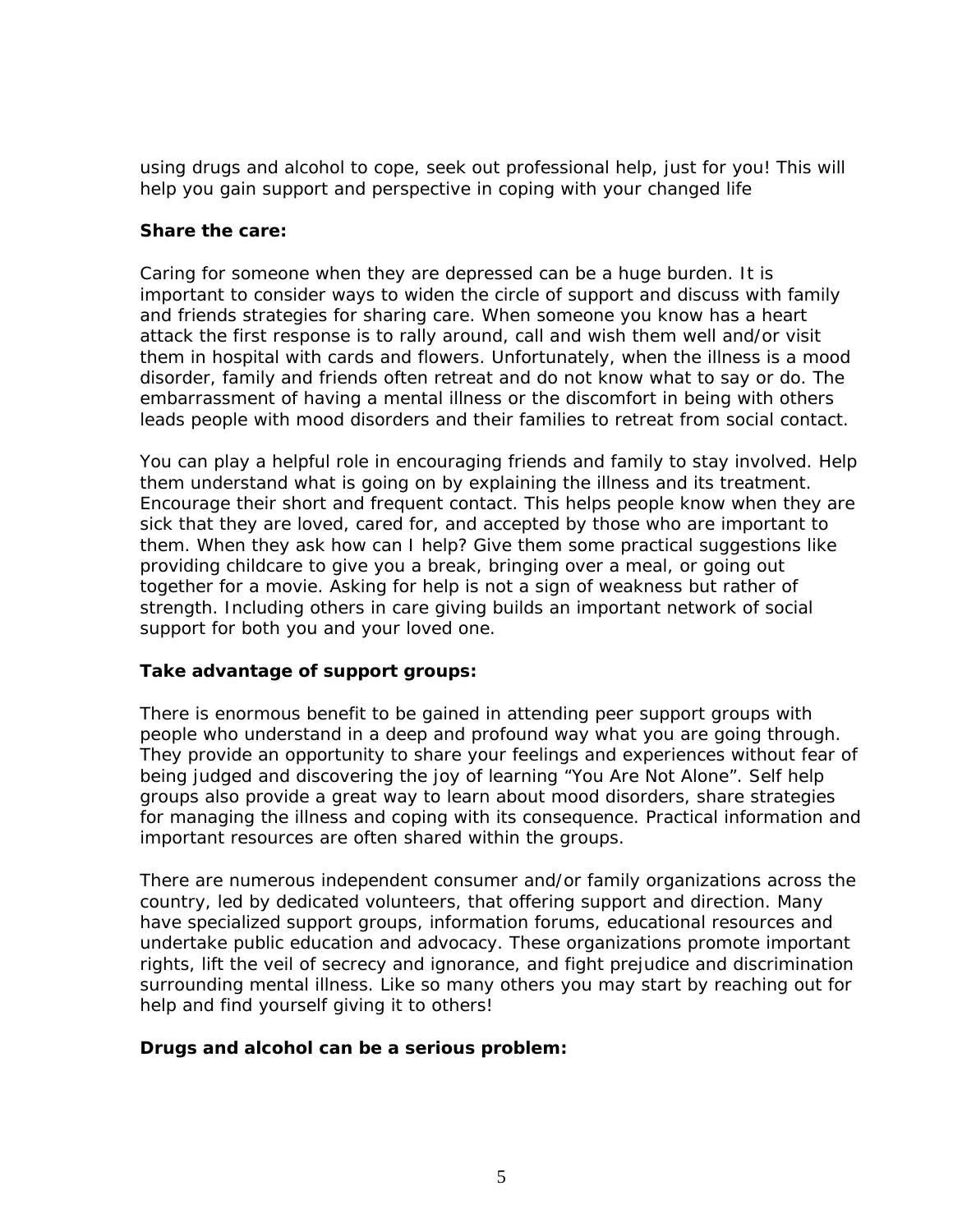There is a very high correlation between substance abuse (alcohol, prescription and recreational drugs) and untreated bipolar disorder. Alcohol and many drugs are central nervous system depressants, which can lead to the development of mental illness. For some people alcohol and drugs use is an attempt to 'self medicate' to alleviate the discomfort of depression or seek greater thrills during a manic high. What ever the reason alcohol, drugs, and manic depression just don't fit! In the world of psychiatry, this is known as a "concurrent disorder" and it complicates both making an accurate diagnosis and establishing effective treatment. There is greater awareness now about the need to assess and treat both disorders to improve quality of life.

#### **Violence can be real:**

Research clearly supports that there is no greater incidence of violence among people with mental illness and the general population. There are angry people everywhere. Some of those angry people will also have a mental illness. However, in an individual prone to violence, the presence of a mental illness may increase the likelihood that they may act on these negative, aggressive impulses. This is particularly true if alcohol and drugs are added to the mix. It can also happen that depression and manic depression, in their most severe form, can result in people experiencing psychosis with bizarre hallucinations and disturbing delusions. Paranoia can leave people convinced that others are out to cause them harm and they will take action to feel safe. You cannot reassure them out of these ideas. If they are making threats- take them seriously! What they need is treatment and you may need to take action to get them the care they need.

If someone you love is suffering from depression and or manic depression and begins to become threatening or aggressive, it is important that you take immediate action to ensure your safety and get them to treatment. It is OK to call the police. There are special laws, which allow the police to take an individual to hospital for assessment and treatment against their wishes if there is evidence that they are mentally ill and are a danger to himself or herself or someone else. This can feel like a betrayal but it is not. When someone is ill his or her judgement and reason is impaired. Call the doctor, the help-line or a local mental health agency for information regarding your options.